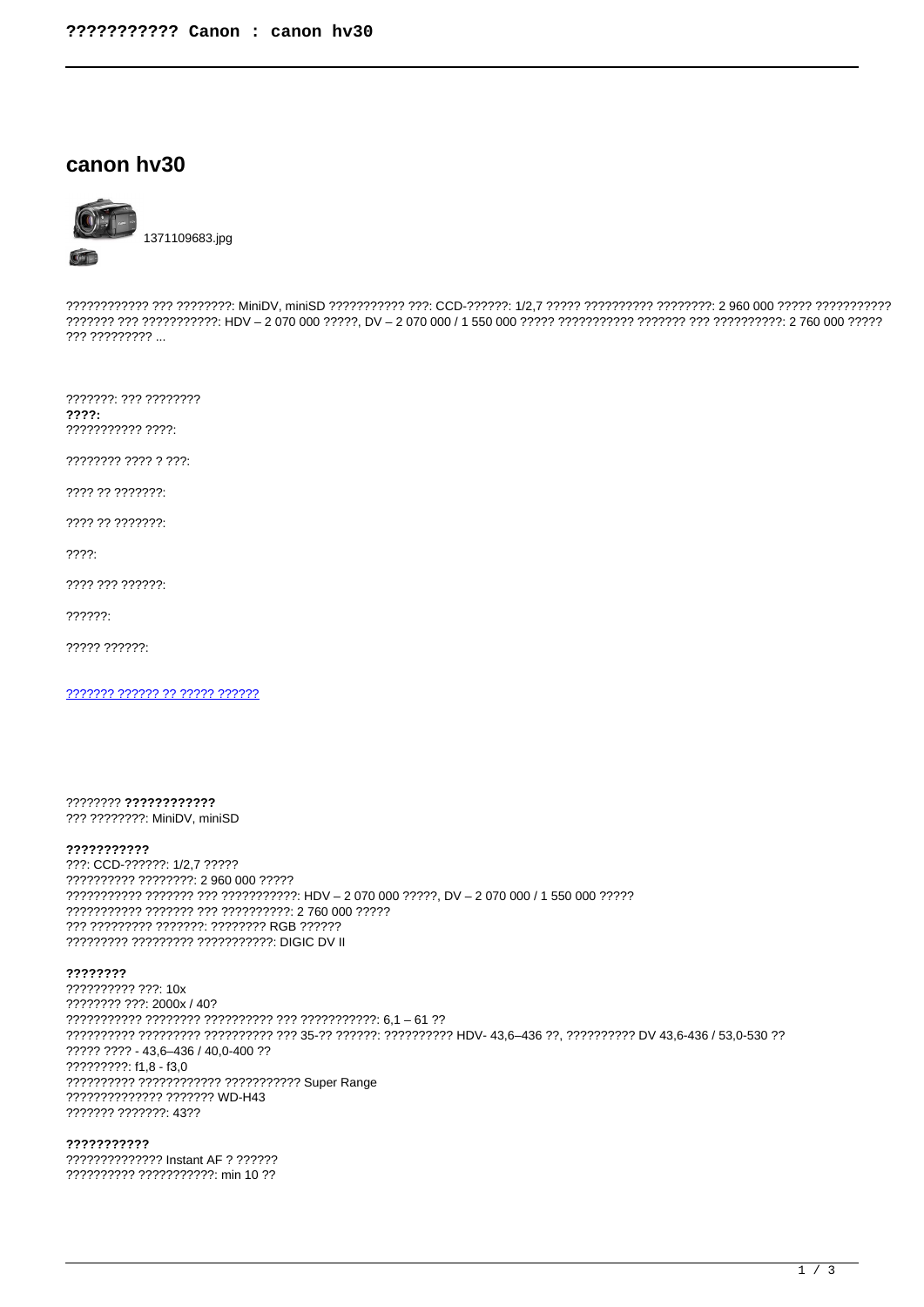# 777777777777

TFT ???????????? ? ?????????? 0,27 ?????, 123 000 ?????

### ??-???????

??-???????: 2,7 ?????, 211 000 ????? ???????: ?????? ??????????? ?????? ?????????

# ??????

??????????? ????????: 1/2000 ? ??????????? ???????? 1/2 ?

#### ????

?????? DV: ???????? PCM (48 ???. 16 ??? / 32 ???. 12 ???) ?????? HDV: MPEG1 Audio Layer II (48 ??? / 384 ????/?)

# 

13 ??????? ?????????????? 

### ?????????? ????????

???????? (? ? ? ? ?): 88 x 82 x 138 ?? (??? ?????????? ??????) ????? (?????? ??????): ?????. 535 ?.

??? ?????????? 222222 ?????? ??? ??????? ?????????? ??? ???????

?? ????? 7777777777 7777777777 ???????? ?????????? ???????????? ?????? ?????? ???????????? ??????????? ????????

?????????? 777 77777 777777 ???????????

## 2222222

?????????? ??????? ?????????? ?????????? ?????? ????? ?????? ?????? 777777 77777777 ?????? ????????? ?????? ?????????? 

# ???????

????????????

??????? (??)  $???$   $(?)$ 

???????? ??????????? Mini DV  $1/2.7$ ???? / 1/2,7 / ?????: 2 960 000 ???????? (??????????? 2 760 000 ???????? - ??? ????. 2 070 000 ???????? - ??? ?????)  $2,7"$ 210 000 ????????  $10<sub>2</sub>$ 2002 ??????? / 0.27 / 123 000 ???????? 222 ?????????? Canon / ?????????: F1,8 / ???????? ??????????: 6,1 - 61?? / ???????? ?????????: 43 ?? ???? 2048 ? 1536 ???????? miniSD ?????. ?????-?????. ???????? ????? ??????, ???????????, ?????, ???, ??????) ???? ???? (????? ?????????) ???? ?????? / ???? ???? ???? ???? 75 222 ?????????????? ?????. HDV/DV (IEEE1394) ????/?????, AV ????/?????, ?????? USB-B, ???????????? ?????, ????? HDMI, ?????? MIC, ?????? ??? ?????????? ??????????? ????? BP-2L13, ??????? ???????, ??????? ????, ????? ??, AV ??????, ?????? USB, CD-ROM ? ??????????? ?????????????, ???????????? ?????? 882802138 0,535